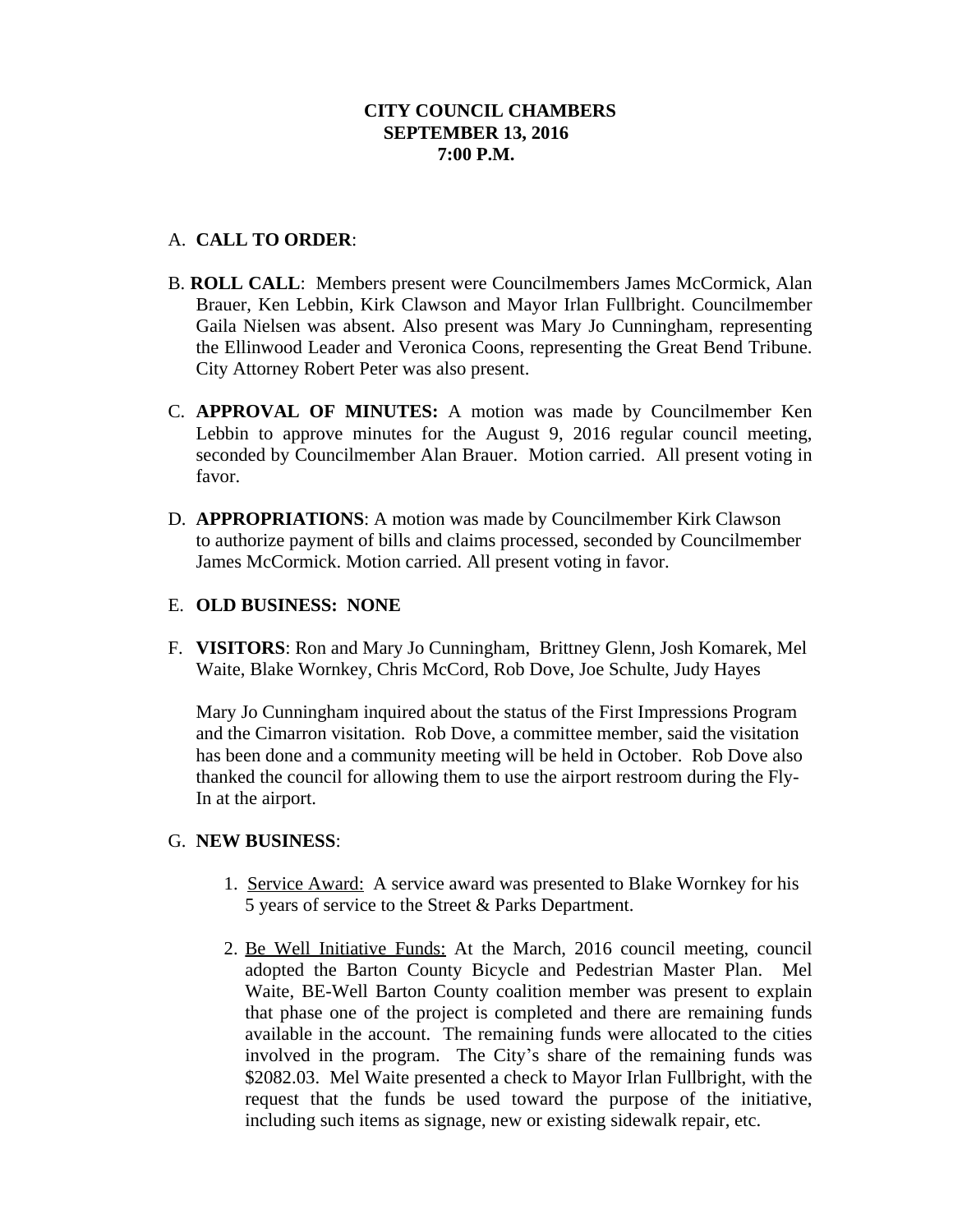3. Recreation Board Appointment: The Recreation Commission has two members appointed by the city. Troy Moore was appointed in July, 2013 for a three year term and does not wish to be re-appointed, therefore the Recreation Commission requests the council to consider appointing Carrie Ringwald for a four year term expiring in June, 2020.

After some discussion Mayor Irlan Fullbright recommended the appointment of Carrie Ringwald to the Recreation Commission Board for a four year term expiring in June, 2020, with an application process to be utilized in the future. A motion was made by Councilmember Kirk Clawson to approve the appointment of Carrie Ringwald, seconded by Councilmember Alan Brauer. Motion carried. All present voting in favor.

4. Consideration of Offers for Sale of Building at 104 N Main: Presented to council were 2 offers for the purchase of the property at 104 N. Main. The offers reviewed were as follows:

 Chris Batchman - \$5,000 Chris McCord - \$4,000

Chris McCord would like the building to house the Ellinwood Historical Society, a  $501(c)3$  organization and give them a downtown presence. Chris Batchman a local business man is interested in acquiring additional office space. Council explained major repairs to the building will need to be completed on a timely basis. The shared stairway between the adjoining building was also discussed. A major concern of council is the financial ability to finance the major repairs needed.

A motion was made by Councilmember Ken Lebbin to approve the offer from Chris Batchman in the amount of \$5,000 to purchase the building at 104 N Main, subject to the intended use noted on the offer form, seconded by Councilmember Alan Brauer. Motion carried. Councilmember Ken Lebbin voted aye, Councilmembers Alan Brauer, Kirk Clawson and James McCormick voting nay. Mayor Irlan Fullbright asked for another motion. No additional motion was made.

Joe Schulte, a member of the Ellinwood Historical Society informed council that all members of the Historical Society will need to vote on the possible acquisition of the building. He also requested staff and council to research the shared stairway issue.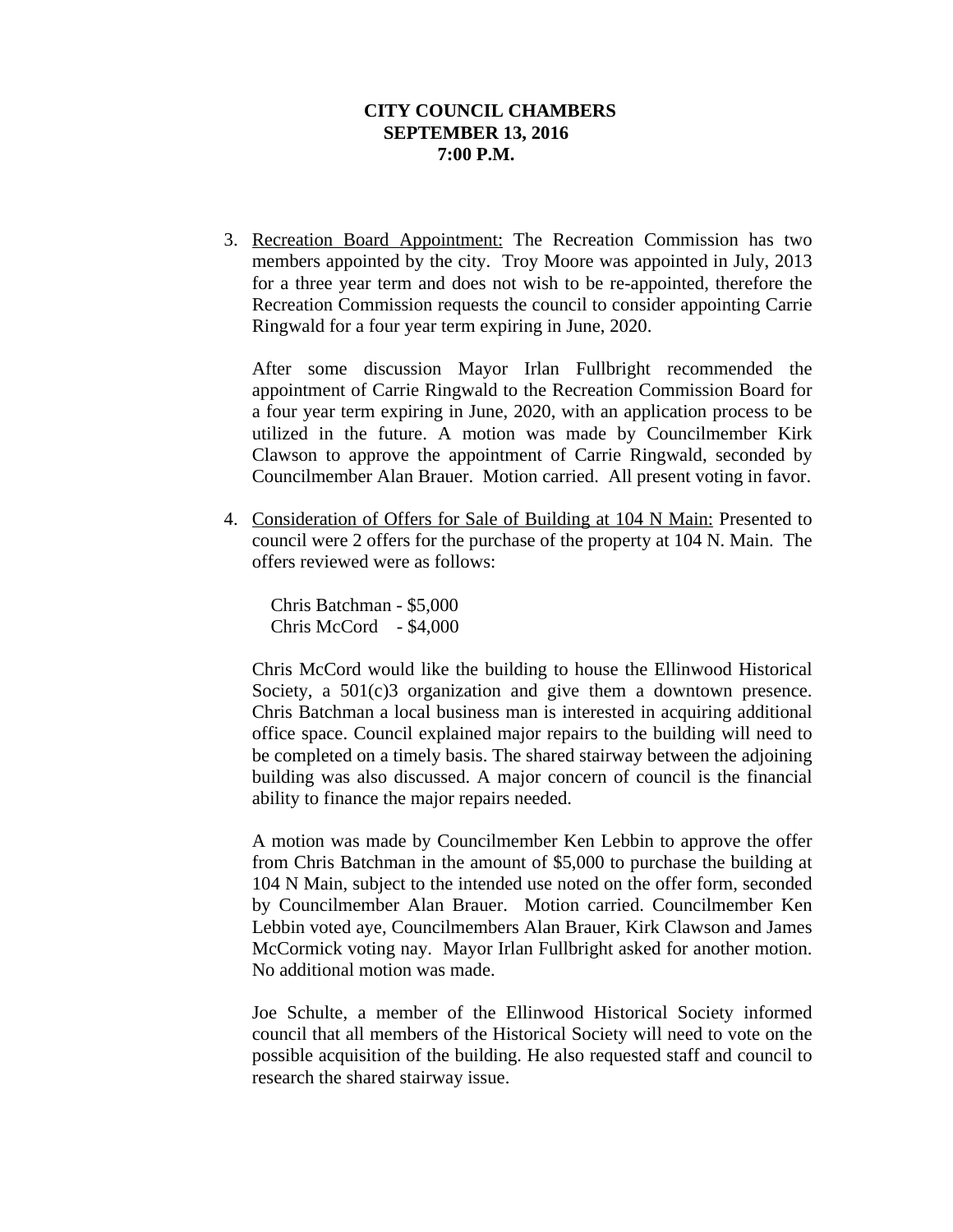After some discussion, a motion was made by Councilmember Alan Brauer to table this issue until the November 8, 2016 council meeting to allow the Historical Society time to inform members and schedule a meeting. Motion seconded by Councilmember Kirk Clawson. Motion carried. All present voting in favor. Council also directed staff to advise Chris Batchman of the extended date.

5. Executive Session for the Acquisition of Property: An executive session is requested for discussion of acquisition of property. A motion was made by Councilmember James McCormick to adjourn into executive session for (15) fifteen minutes for discussion of acquisition of property with Robert Peter, city attorney, Chris Komarek, interim city administrator and Kim Schartz, city clerk present and that the council meeting will reconvene in the council chambers, seconded by Councilmember Alan Brauer. Motion carried. All present voting in favor. The governing body recessed into executive session at 8:00 p.m.

Meeting reconvened at 8:15 p.m. No action taken.

6. Consideration of Grant of Permanent Easement: Presented to council was a Grant of Permanent Easement between the City of Ellinwood and Mary Jo and Ronald Cunningham. The agreement grants a permanent easement for a 60 foot wide strip of channel. The channel is to be excavated to determined elevation to assist in flood management. The payment for the permanent easement would be \$12,050 which is \$2,500 per acre for 4.82 acres. The channel will be planted to non-invasive grass and will be maintained by the City. The City has right of ingress and egress to work on the channel and maintain it. The agreement provides for payment for damaged crops for ingress, egress, or maintenance work. Also included in the agreement is to provide city water service to Mary Jo and Ronald Cunningham, at no cost to them and provide them with 2 years of free water.

A motion was made by Councilmember James McCormick to approve the Grant of Permanent Easement and authorize Mayor Irlan Fullbright to execute the agreement with Mary Jo and Ronald Cunningham, seconded by Councilmember Ken Lebbin. Motion carried. All present voting in favor.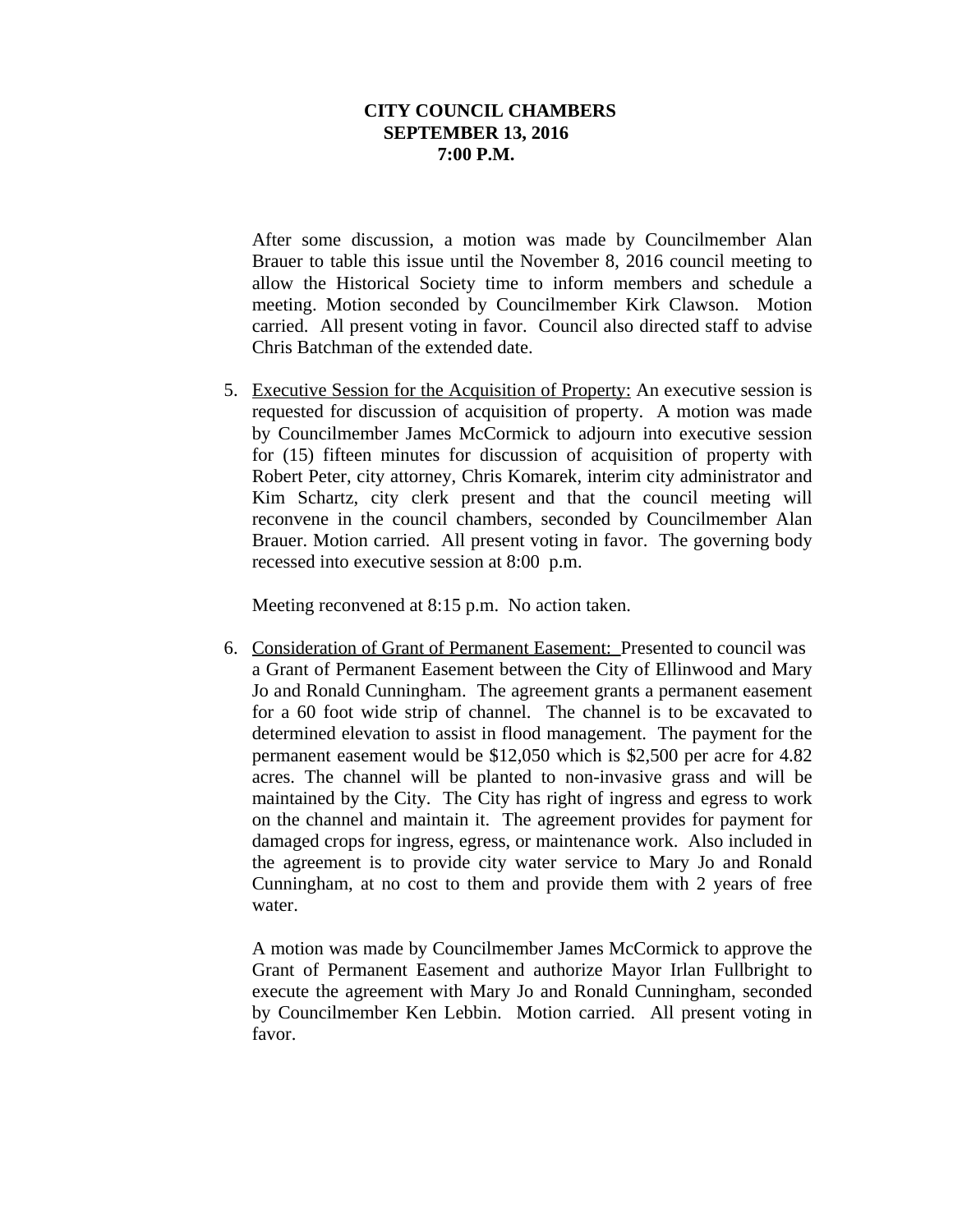7. Consideration of Grant of Permanent Easement: Presented to council was a Temporary Easement Agreement between the City of Ellinwood and Mary Jo and Ronald Cunningham. The agreement allows use of the property for removal of trees and vegetation in the channel and adjoining channel and burning of such at an agreed location. Debris from the burning is to be removed within 2 years. The agreement also provides for payment of damaged crops. The agreement provides for a payment of \$500 per year until the project is complete and debris from burning is removed. Also, the flowage easement payment of \$800 will be paid this year and will continue at a payment of \$250 per year until project is completed.

A motion was made by Councilmember Ken Lebbin to approve the Temporary Easement Agreement and authorize Mayor Irlan Fullbright to execute the agreement with Mary Jo and Ronald Cunningham seconded by Councilmember Kirk Clawson. Motion carried. All present voting in favor.

8. Consideration of Railroad Right of Way Agreement: Presented to council was a license agreement with the Kansas & Oklahoma Railroad, LLC for wire, pipe and cable transverse crossings and longitudinal occupations.

After some discussion a motion was made by Councilmember Alan Brauer to approve the license agreement with Kansas & Oklahoma Railroad and authorize Mayor Irlan Fullbright to execute the agreement, subject to revised language in regard to the insurance coverage, seconded by Councilmember Kirk Clawson. Motion carried. All present voting in favor.

9. Executive Session for Discussion of non-elected personnel: An executive session is requested for discussion of non-elected personnel. A motion was made by Councilmember Ken Lebbin to adjourn into executive session for (20) twenty minutes for discussion of non-elected personnel, with Robert Peter, city attorney, Chris Komarek, interim city administrator and Kim Schartz, city clerk present and that the council meeting will reconvene in the council chambers, seconded by Councilmember Alan Brauer. Motion carried. All present voting in favor. The governing body recessed into executive session at 8:45 p.m.

Meeting reconvened at 9:05 p.m. No action taken.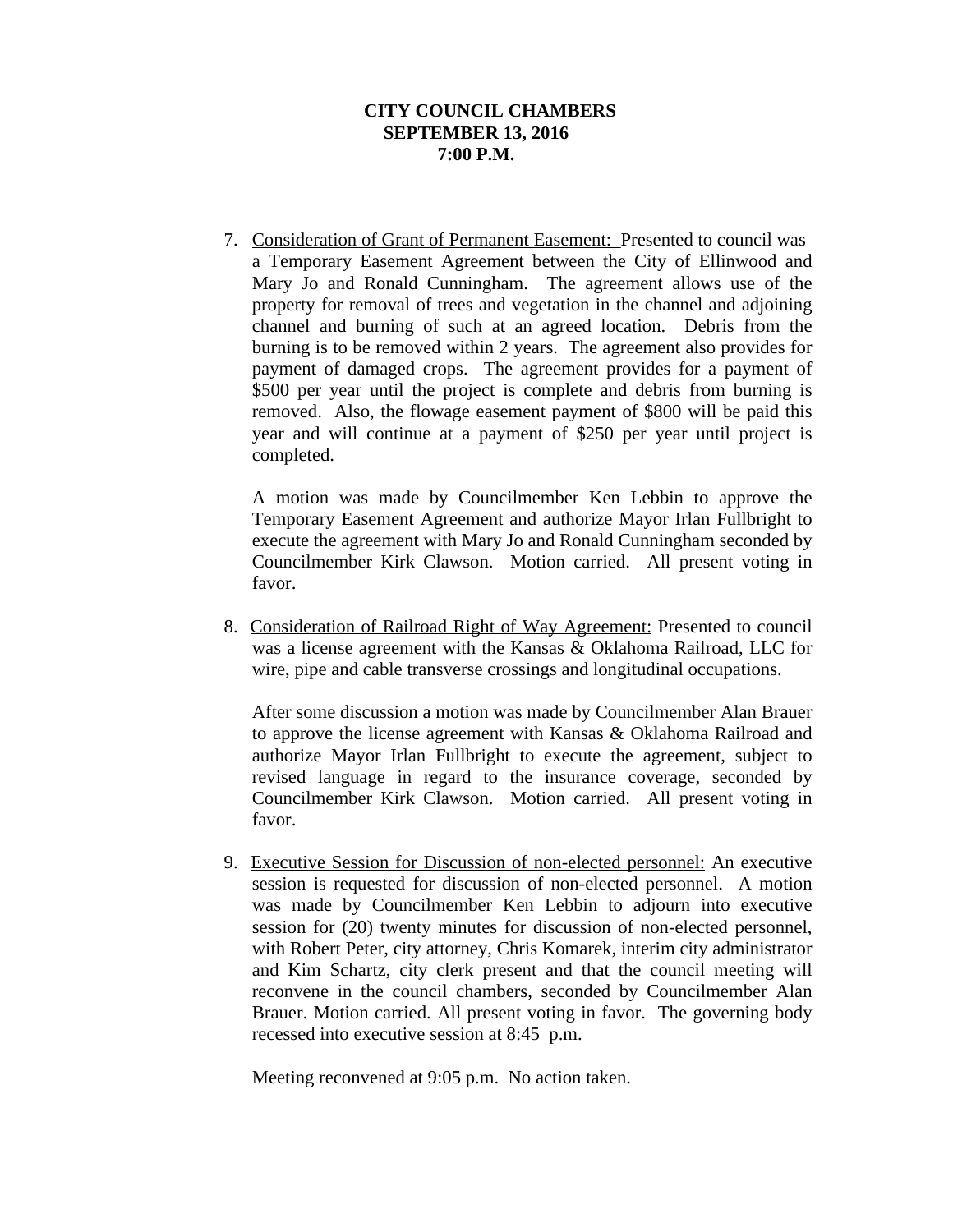A motion was made by Councilmember Kirk Clawson to adjourn into executive session for an additional (10) ten minutes for discussion of nonelected personnel, with Robert Peter, city attorney, Chris Komarek, interim city administrator and Kim Schartz, city clerk present and that the council meeting will reconvene in the council chambers, seconded by Councilmember Alan Brauer. Motion carried. All present voting in favor. The governing body recessed into executive session at 9:05 p.m.

Meeting reconvened into regular session at 9:15 pm. No action taken.

After some discussion, a motion was made by Councilmember Ken Lebbin to approve the continuation of Chris Komarek in the position of interim city administrator on a non-exempt basis until April 30, 2016 and to increase his hourly rate 12% to \$28.67 per hour. Motion seconded by Councilmember Alan Brauer. Motion carried. All present voting in favor.

- H. **REPORTS**: (These reports were given prior to executive sessions)
	- 1. Municipal Court Report: Presented to Council was the Municipal Court Report for August, 2016.
	- 2. Utilities Production Report: Presented to Council was the Utilities Production Report.
	- 3. Staff Reports:
		- a) Staff gave an update on the Splash pad. Concrete has been torn out and fence posts have been set in preparation of pouring concrete around the baby pool. It is still anticipated that the contractor will begin work on the splash pad around the first of November.
		- b) Staff reported the KDOT project is off to a slow start because of the rain. They are currently working on 600 feet of water main in the ground from Hirsch Street going east.
		- c) Staff explained the Christmas lights on the downtown buildings will be replaced with LED lights as funding allows. The Ellinwood Chamber of Commerce is currently fundraising for the Christmas lights.
		- d) Staff reported there are 6 Ellinwood people participating in the current EMT class. Also the ambulance is scheduled to be picked up October 13<sup>th</sup>.
		- e) Staff reported an extensive tree trimming program will begin in a couple of weeks.
		- f) Staff reported he attended the KPP retreat, along with Jon and Bob and it was very informative.